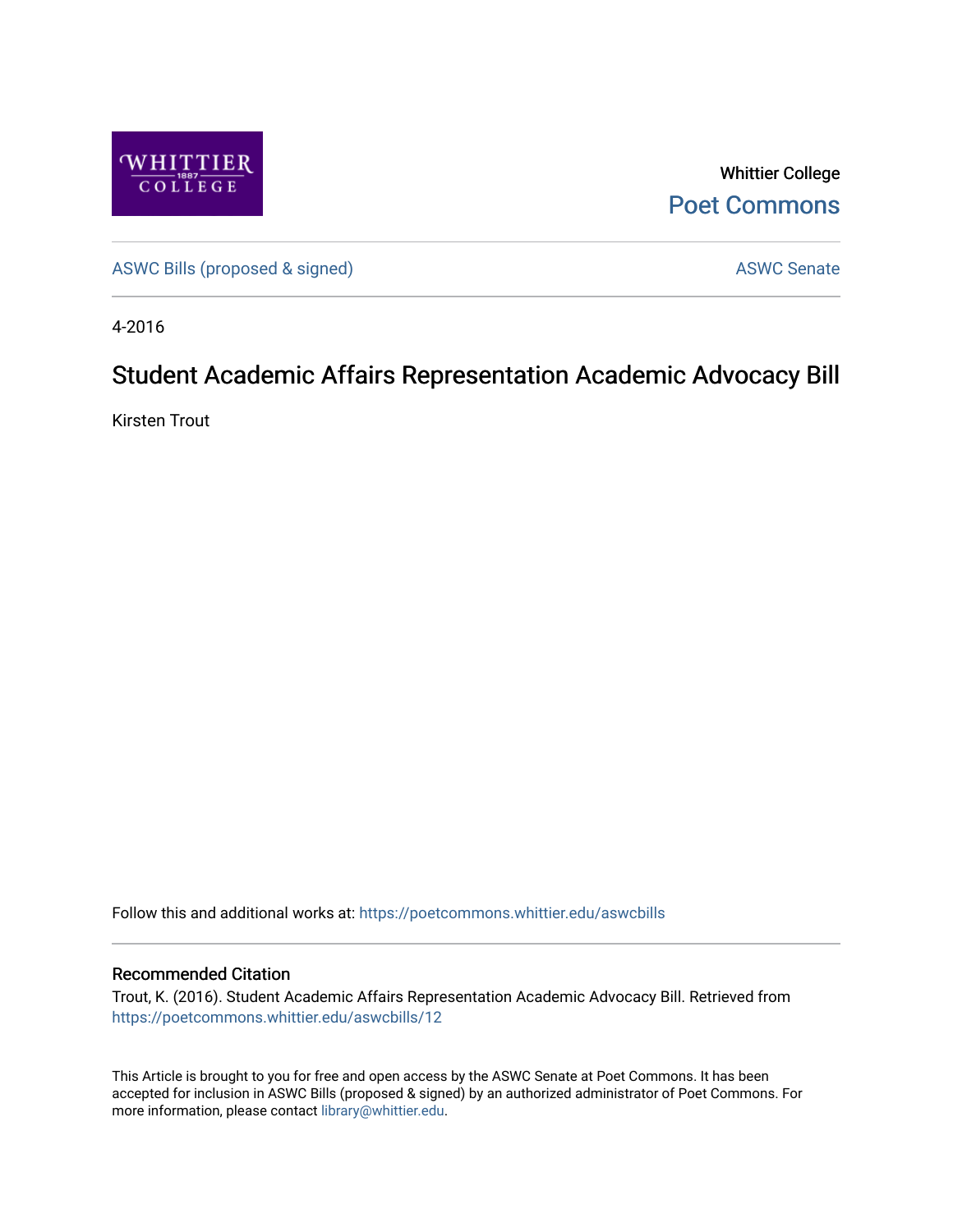ASWC Senate Bill Authors: Senator Kirsten Trout

WHEREAS, in 2015 the Student Academic Affairs and Involvement Bill was passed creating a new position on Senate;

WHEREAS, the Student Academic Affairs and Involvement Bill created a new governing body entitled the Academic Affairs Council;

WHEREAS, only one democratically elected Student Council existed on campus when the Student Academic Affairs and Involvement Bill passed;

WHEREAS, the Frequently Asked Questions Sheet written about the Student Involvement Bill states "Not all Departments currently have active Student Councils…";

WHEREAS, in the two years the position has existed, no more than five councils have existed, and those that are still active do not involve the Academic Affairs Council;

WHEREAS, across the four departments Whittier College provides (Natural Sciences, Social Sciences, Humanities, Fine Arts) there is minimal communication among the individual disciplines;

WHEREAS, it is our duty as the ASWC Senate to provide (FACE) to students in need of academic support;

WHEREAS, Academic concerns, similar to Residence Hall concerns, are frequent and an area in which advocacy within Senate is vital;

LET IT BE RESOLVED, that beginning in the 2017-2018 academic school year, four student councils will be created to exist within each individual Department;

LET IT BE FURTHER RESOLVED, that these councils will hold their own democratic elections that are led by a Department representative and the Academic Affairs Representative;

LET IT BE FURTHER RESOLVED, that these councils will hold the following responsibilities:

- 1. Promote their council as a safe space for students to voice their academic concerns.
- 2. Hold biweekly meetings in order to discuss any academic issues that may have come up in their department prior to their biweekly meeting outlined below. (BEFORE FRIDAY?)
- 3. Send one (or more) members as a representative to meet biweekly with the Academic Affairs Representative to present their constituent reports. (FRIDAY?)